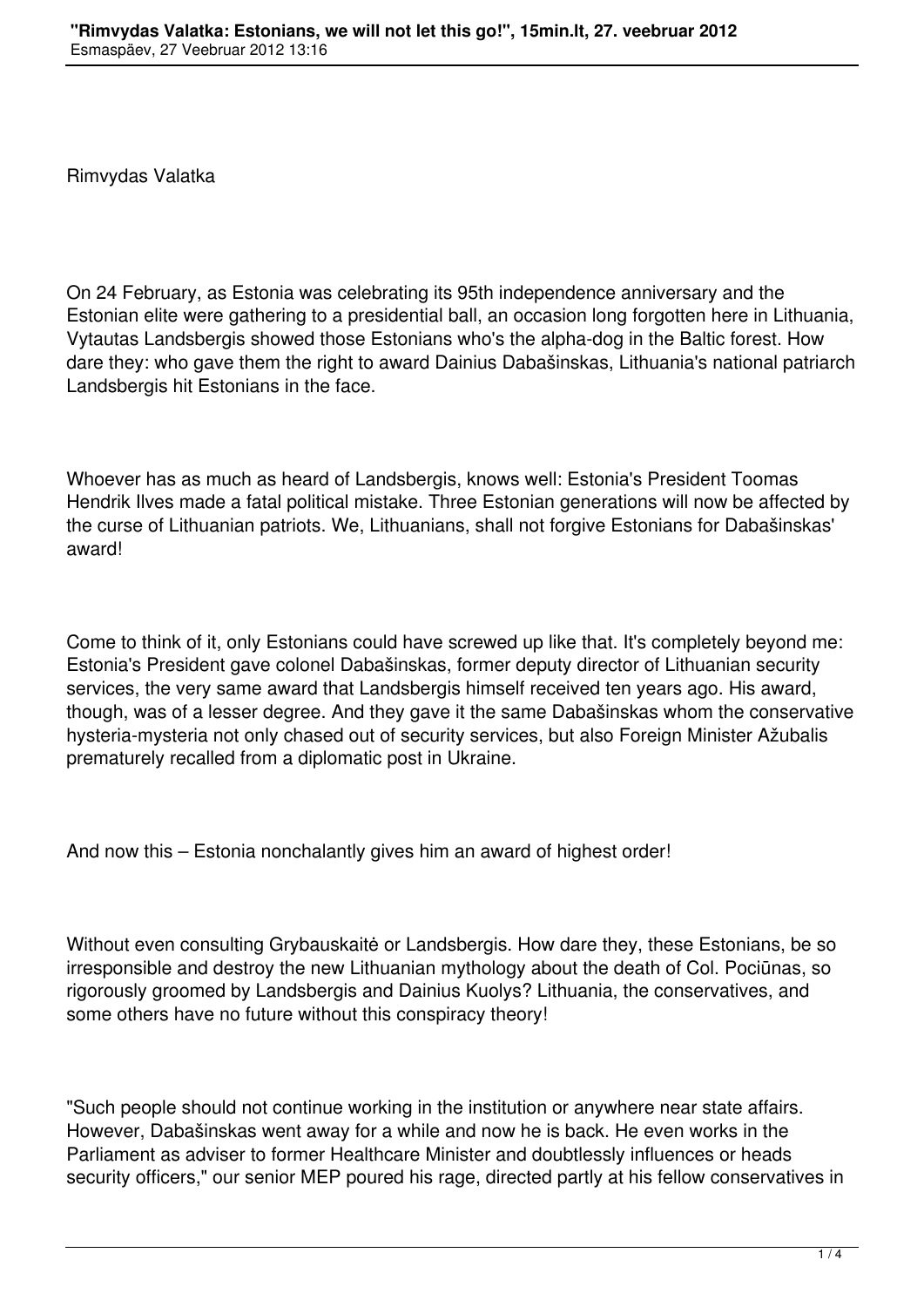the shaky Parliament majority, partly at the shamefully fallen Tallinn.

Later, he must have remembered that of all the disciplines in the art of politics, foreign policy was definitely his forte, and threw a last-minute diplomatic life-jacket to President Ilves: "Estonia has been deceived and Lithuania humiliated. It should be established who made the proposal to the Estonian government and President's office. It is necessary and I hope the organizer of the award for Dabašinskas will be made known."

But Estonians are Estonians and they didn't get Landsbergis' subtle hint. President Ilves' office returned the patriarch's comments in disrespectful officialese: "Awarding Dainius Dabašinskas an order of merit was the decision of the president of Estonia, and it was based on the successful defense cooperation between Estonia and Lithuania."

How could Dabašinskas have contributed anything to Estonia's defense, if Landsbergis himself forbade him to even approach any state affair? We won't leave it at that! Misery upon thee, o land of Kalev!

However unpopular Landsbergis might be in Lithuania, this time he might be able to mobilize a wide anti-Estonian front, exceeding the ranks of the usual conservative hardliners. Frankly speaking, even the most tolerant of us, Lithuanians, nurse a secret grudge against Estonians. Out of envy.

In the Soviet times, they were less zealous than us in learning the invaders' language, putting in an English word here and there. Estonians show they don't give a damn about Moscow's orders much more often than we do. They were also the first ones to set up a national liberation front. It was Estonian model that our Sajūdis was based on. These are not pleasant things to remember. We've always had the impression that Estonians are undeservedly cocky – all of us have. Not to mention our politicians, especially those who've spent at least a term in power.

Lithuanian politicians have never particularly liked Estonians. While one patriarch Landbergis was fighting for stronger presidential powers for other patriarch's, Algirdas Brazauksas, sake, their young Prime Minister Mart Laar carried out all market reforms in a few months. Including health-care reforms that here, in Lithuania, are still to be concluded – thanks to the social democrats and the conservatives.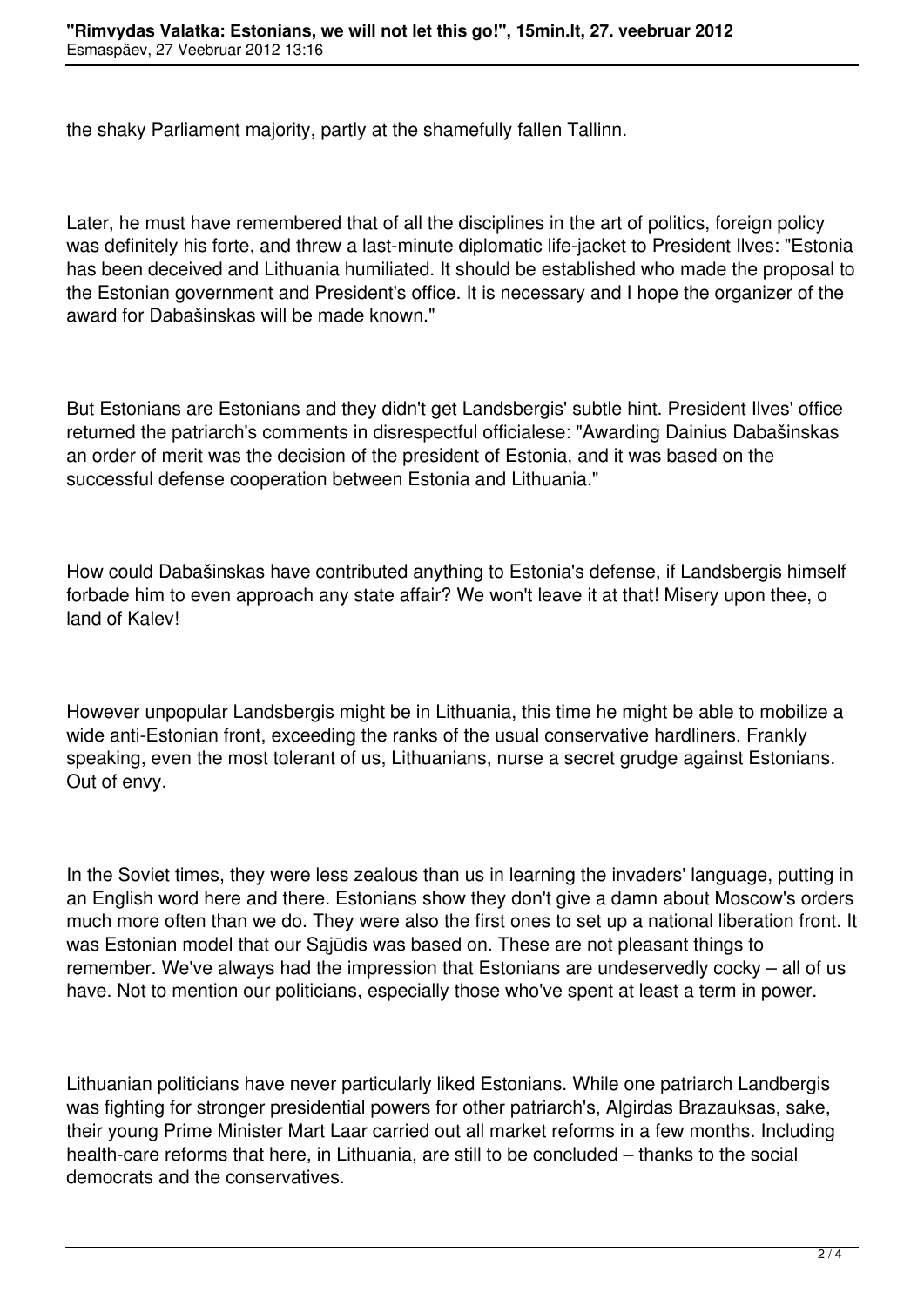Estonians were the first ones to calmly and without being overly dramatic about "selling off sacred Estonian land" privatized state pastures, de-kolkhozed their agriculture and attracted so much foreign investment that our Seimas and Government officials still sink their eyes in shame.

While Estonians were busy with reforms necessary for their country's and nation's future, Landbergis & Co – including the social democrats and even liberals – kept looking back and pouring money from privatization into compensations for old depreciated deposits in Soviet roubles.

Estonians, meanwhile, used the privatization money to create market economy that would cater for both old and young. Lithuania's elders stuffed the money into stockings that have now become tempting targets for conmen of various sorts. Lithuanian youth, who hadn't had rouble savings and therefore didn't get anything, demonstrated what they think about it by moving to London sculleries and Andalusian orange farms.

Estonians introduced kroon right after they became independent. Of course, they were the first of the Baltic states to have the euro, while we slipped on a banana peal – inflation 0.1 percentage point higher than the mark. Estonian average pay is several hundred euro bigger than in Lithuania. Retirement pensions have always been more generous there. Their GDP grows faster.

We entered the global financial crisis with an annual budget deficit of several billion while Estonians entered it with a surplus. "The Economist" constantly pours praise on Estonia and only criticizes Lithuania. Estonians were building a legal system while we were toying with Duchies of Pagėgiai and Garliava – and with so much pathos at that.

How long are we going to put up with them? We know only too well – we are definitely better than Estonians. That is why now, after Landbergis rightful indignation, a time has come to show Estonians who's the real man in the Baltics. They had it coming – not only for awarding colonel Dabašinskas; for all the misfortunes of our national politics.